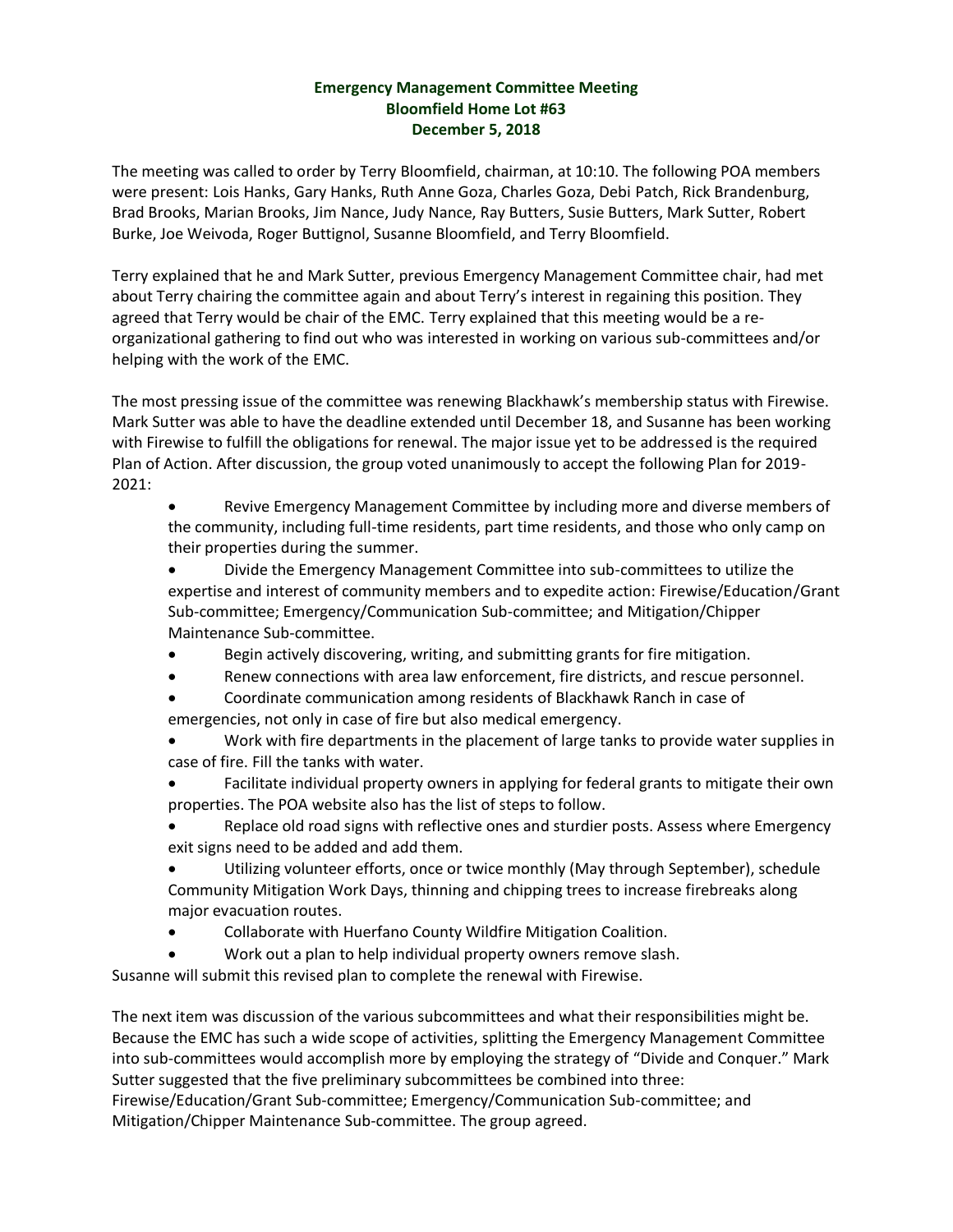In the discussion of the **Firewise/Education/Grant Sub-committee**, preliminary ideas for activities for the group would be to keep track of hours worked by committees and individuals and renew the Firewise membership annually; collaborate with other nearby Firewise communities; brainstorm ideas on how to provide education materials to owners using the Firewise website; schedule a POA meeting or community-wide presentation for residents with speakers/demonstrations from a forestry agency, fire department, or emergency management office; distribute "Welcome packets" with wildfire literature to all new residents; and discover, research, write, and submit grants. Reinstituting a newsletter for the whole community that would focus on Emergency Management issues was also suggested and considered to be a priority. In addition, the subcommittee would maintain a BHR Website presence.

The **Emergency/Communication Sub-committee** discussion centered on the importance not only of establishing protocol for responding to emergencies but also of holding emergency drills among committee members and in collaboration with fire, police, and hospital emergency personnel. Communication on the ranch also needs major work, especially two-way radio communication in case of fire or emergency. In conjunction with this, the sub-committee would update road signs and emergency exit signs. Moreover, since the POA purchased a 3,000 gallon water tank, and a 10,000 water tank is being donated to the POA by a resident, the committee will need to discuss their placement with the fire department and fil the tanks with water. In addition to posting emergency notices on Facebook, the group needs to revive the Call-Em-All POA emergency notification system on the ranch and work with PMI in handling the cost. Security on the ranch was also discussed, especially during emergencies.

Discussion about the work for the **Mitigation/Chipper Maintenance Sub-committee** focused on where, when, and how best to utilize the volunteers that we have and encourage more to help with the allcommunity mitigation days. It was suggested that if we have a lot of volunteers, we could have community mitigation days twice a month, alternating between weekend and weekday dates. Rather than have the same six people responsible for all the community mitigation work, with more volunteers, workers would not have to attend each work day. Once the subcommittee decides upon the dates and the most needed places to mitigate, they would contact property owners to get permission to trim and thin trees on those properties. The subcommittee would also be responsible for keeping fuel on hand for the chipper, completing routine maintenance as described in the Vermeer manual, and sharpening and replacing blades. The subcommittee would also schedule a national Wildfire Community Preparedness Day project around the 1st Saturday in May, the National Firewise Day. It was also suggested that the EMC committee volunteers help individual property owners with chipping their slash, but since this could overwhelm the volunteers who would also be participating in the community mitigations as well as the subcommittee work, the group decided to table this until the subcommittee meeting when this could be addressed in more detail.

A signup sheet was passed around for volunteers for the three committees. The committees will then each meet separately sometime in January and report back to the general meeting in February. (The first person on the list for each committee will arrange the time and date for their subcommittee for this initial meeting.) The subcommittee members include the following:

## **Firewise/Education/Grant Sub-committee**

\*Judy Nance, Susanne Bloomfield, Lois Hanks, Ray Butter

#### **Emergency/Communication Sub-committee**

\*Brad Brooks, Marian Brooks, Di Wassom, Mo/Don Wassom, Mark Sutter, Jim Nance, Terry Bloomfield **Mitigation/Chipper Maintenance Sub-committee**

\*Terry Bloomfield, Debi Patch, Rick Brandenburg, Gary Hanks, Brad Brooks, Ray Butter, Joe Weivoda, Roger Buttignol

Terry reported that the Huerfano County Wildfire Mitigation Coalition meeting will be held this Friday, 12/7, at 1:00 PM at the LVFPD fire station in La Veta. Brad and Marian Brooks, Terry and Susanne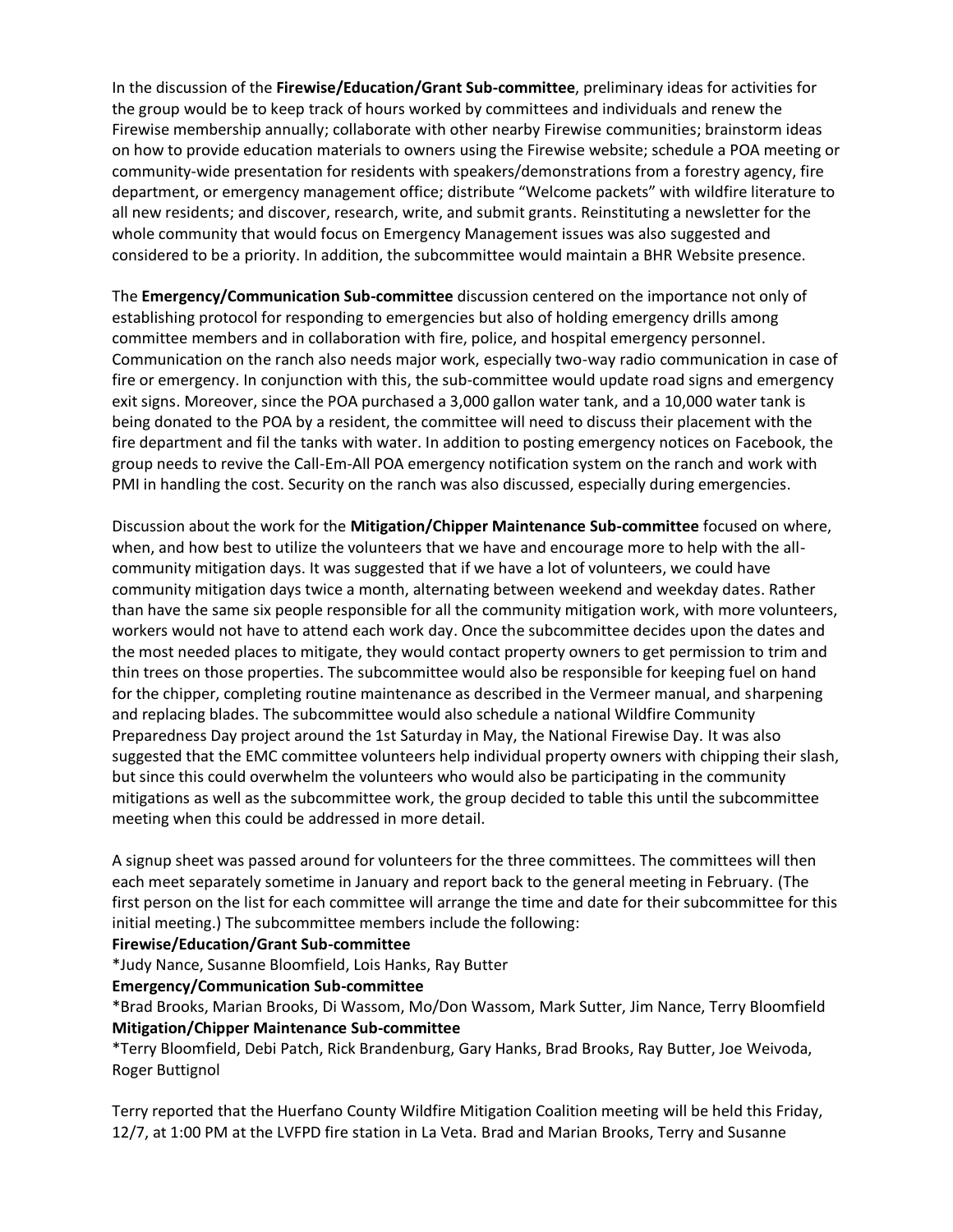Bloomfield, and Mark Sutter will attend and report back. Others in the group also mentioned that they might attend.

Concern was voiced that with a different board after the elections this summer that the Emergency Management Committee might lose its momentum once again if they do not have the necessary support to implement its important goals in its work to safeguard the lives and property of Blackhawk residents and owners, especially after the tragedy of the Spring Creek Fire so close to our ranch. Mark Sutter said that he would be serving as co-chair of the EMC and that the EMC would be able to move forward with the support of the current board.

The next general meeting of the EMC will be held Wednesday, February 20, 2019, at 10:00 a.m. at the Bloomfield home. At this time, subcommittees will report on their January meetings and those who attended the Huerfano County Wildfire Mitigation Coalition will present a review of information from the meeting. An agenda will be sent out prior to the February meeting. The meeting was adjourned at 11:30.

### ADDENDUM:

Susanne Bloomfield completed the renewal of Blackhawk Ranch to Firewise, and it was accepted on December 7, 2018.

At the Huerfano County Wildfire Mitigation Coalition meeting, Brad Brooks volunteered to be on the Firewise/HOA committee and Susanne Bloomfield volunteered for the Public Outreach and Education committee. Terry Bloomfield spoke with leaders Jim Littleton and Paul Branson about the interest of the Blackhawk EMC in working with the Firewise Communities and the Coalition.